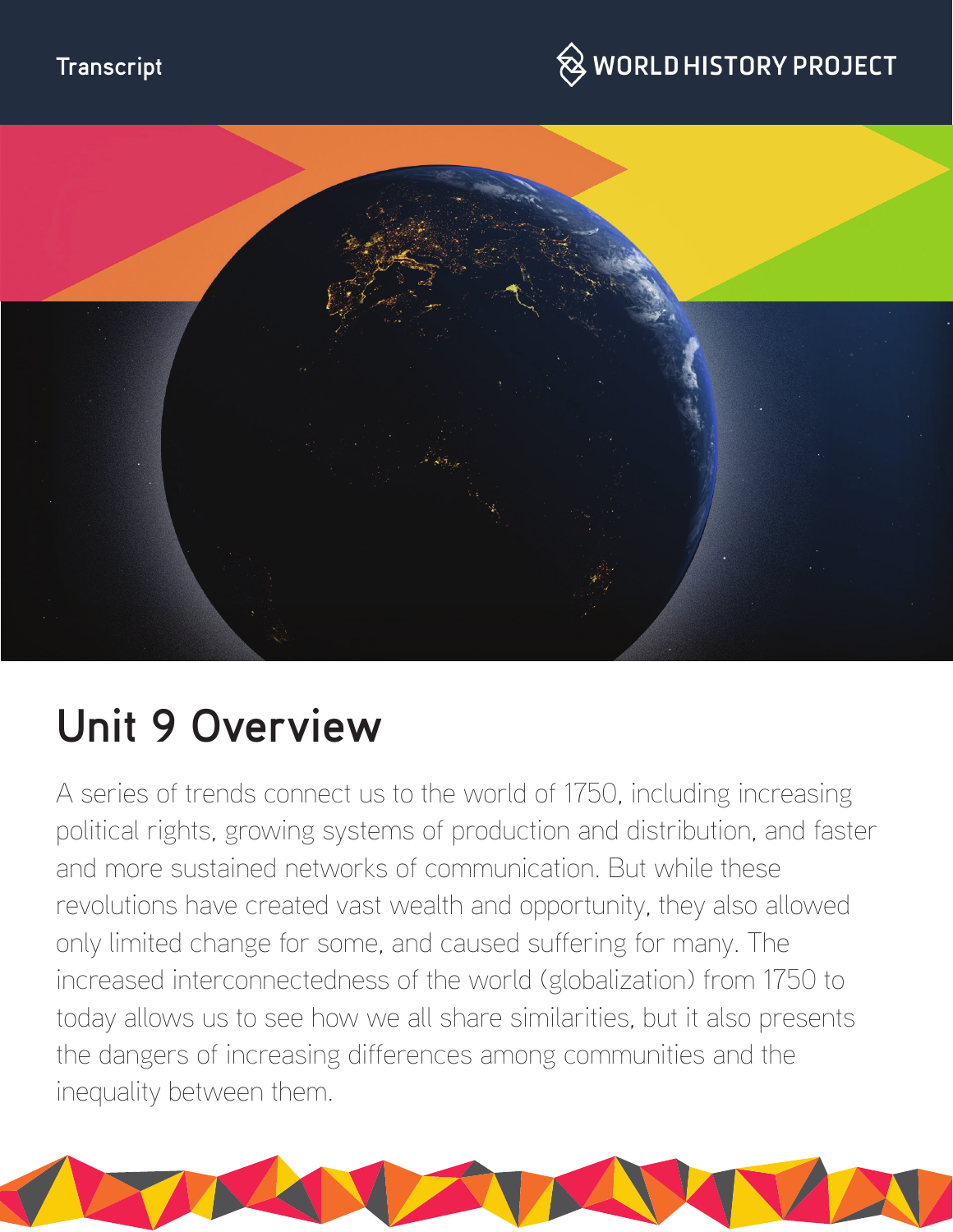

# **00:01**

*Colby Burnett and Kim Lochner in conversation: Kim hands Colby a stapler*

*Kim opens Colby's gift*

Yes—so I, I got you this.

The Sabertooth 3000 with Double Hand technology? How did you know?

I... Um... Colby, this is... half a packet of Tim Tams.

So, I got you a little last overview present.

I was hungry.

Oh!

Hi, I'm Kim Lochner, and along with Colby Burnett, we're introducing Unit 9: Globalization, Internationalism, and Nationalism.

# **00:36**

*Art montage of pieces that depict revolutions around the world*

> *Painting shows a birdseye view of a massive trading port*

*Photographs of the telegraph, a steamship; a telephone, an airplane*

# **01:54**

*Colby Burnett Contrasting photos: A bustling city vs. a very poor village; wealthy people in a courtyard vs. a child working in a dangerous factory*

*First World War: 1914-1918 Second World War: 1939- 1945 The Cold War: 1946-1991 Decolonization: 1946-1970s*

We began this course by looking at an era we called the Long 19th Century. Over four units, we explored a series of revolutions beginning around 1750. These revolutions organized people into different communities. Revolutions in political systems and values created the idea of the sovereign individual and the nationstate made up of participating citizens. These same revolutions also emphasized the idea of universal rights—rights held by everyone everywhere. All of these ideas, and others, spread along networks that connected people around the world. They spread through technology that allowed for more and faster communications. Industrialization gave us the steamship and the telegraph, then the telephone and the airplane, and then the jet and the internet. These innovations were part of a revolution in production and distribution that allowed people to create products in great volumes to trade around the world. All of this was supported by a new economic system, capitalism, that made some people very rich.

These revolutions were uneven and unequal. They were uneven because they created more rapid transformation in some places than others. And they were unequal because they created vast benefits for some people, but only limited change for others, and even great suffering for some.

Beginning in 1914, as we have seen in the last three units, a series of conflicts broke out, one after another. These conflicts brought the issues of difference and inequality into focus, but they weren't solved. The First and Second World Wars were swiftly followed by two more struggles: the Cold War and decolonization. The Cold War was largely a conflict between capitalism and socialism. Which could better address the economic problems of the world? Which could provide opportunities for everyone? Decolonization was mostly a struggle for political, economic, and cultural equality for those in the colonized world.

**02:50** The Cold War and decolonization happened at about the same time. Why? Because over the last half-century or more, we have all become increasingly tied together through a process called globalization.

2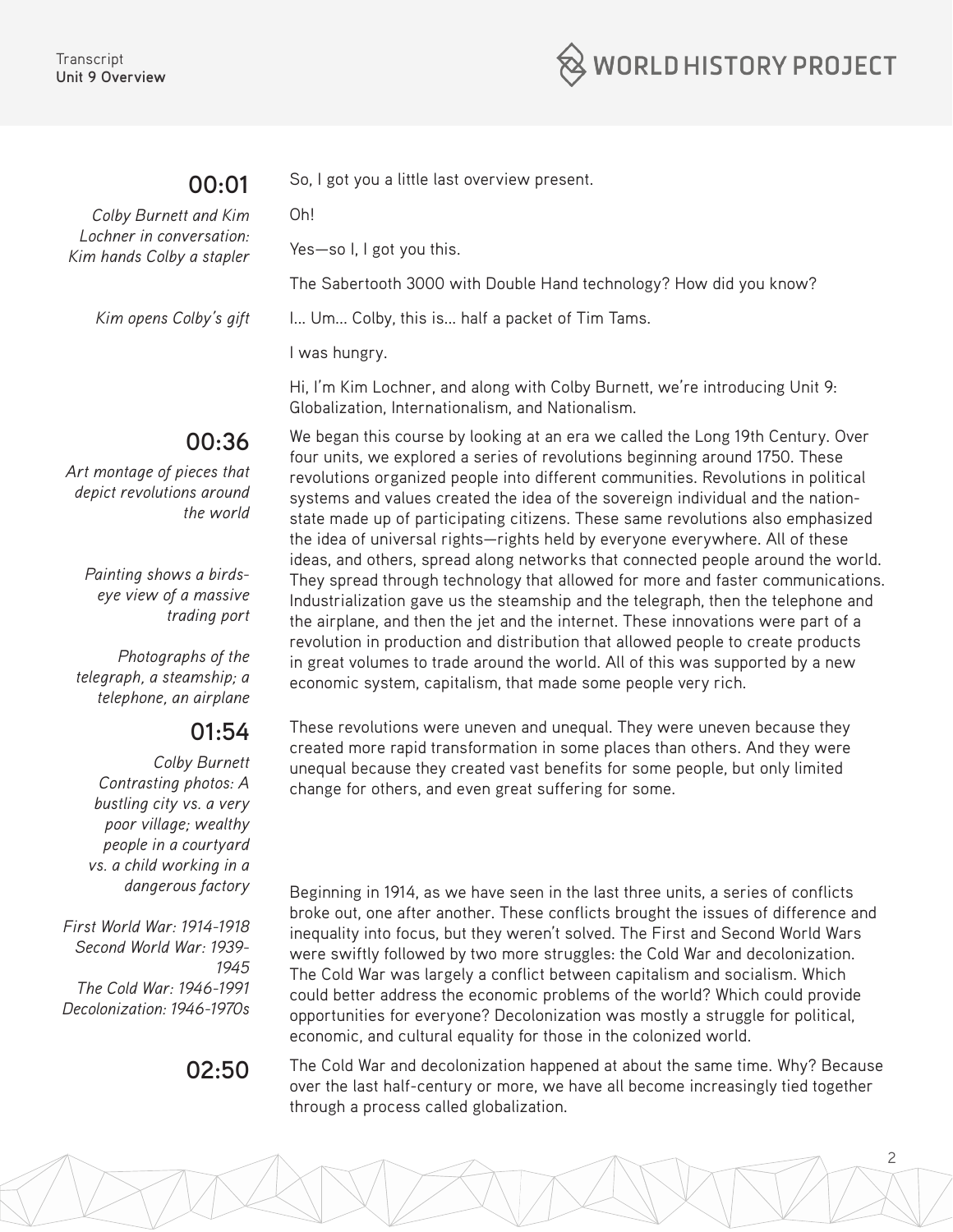

### *Kim Lochner*

*Global network: footage of fast air travel Global Communities: photo of the United Nations HQ Global production and distribution: products built and then shipped overseas*

### **03:50**

*Globalization: global transportation and communication networks. photos of chains that are now around the world, such as McDonalds in Russia and Legoland in Dubai*

# **04:47**

*Colby Burnett Chart shows a red line (inequality between country groups) rising*

*Chart shows the blue line (inequality within regions or countries) declining between 1900 and 1960; since then, the line has started to climb (increase) again.*

# **06:00**

*Kim Lochner Photograph of Detroit around 1914 – a bustling city*

*Automobile factories in Detroit* People who study globalization have offered many different definitions for the term. But no matter how we define it, we are describing the process through which interactions and connections have become increasingly global. We can examine this process through our three frames. First, we can see that a global network has developed. It ties us all together through rapid transportation and communications. Second, we've developed a global community. We all recognize that we live in an interlinked world. Finally, there's a global system of production and distribution. We build complex products, often in a chain that connects several countries, and then ship them to many other countries.

Globalization is sometimes described as causing a "flattening" of experience around the world. This means that as we connect, share culture and ideas, and perhaps become more equal, the world looks "flatter" to some who study it. But other scholars have suggested that globalization is really "lumpy" because of the way in which differences remain among communities and people.

In this unit, we explore this debate. We ask: To what degree do we all have lives similar to each other today? To what degree are we different? What explains these variations and commonalities? Although some do believe that the world is becoming flatter, looking at the data calls that into question. In fact, there is some evidence to suggest that globalization can cause inequality, as well as reduce it.

Let's look at data detailing economic inequality. This chart shows two types of inequality over the past two centuries. The first is inequality between country groups, represented by this red line. Country groups constitute different regions of the world. Some regions, as we have previously learned, became richer through industrialization and imperialism in the Long 19th Century. Others became poorer. We can see that difference by looking at the red line. It shows growing inequality between richer regions, like Europe and North America, and poorer regions, like Africa, Latin America, and South Asia. This trend continues throughout the 19th and 20th centuries until recently, when the poorer nations begin to close the gap. The world is becoming less unequal. But wait—there is another data line that we also need to look at. This blue line looks at inequality within regions or groups of countries with similar income. This line shows that equality within these country groups stayed about even until the early 20th century. Then it began to decline, as societies became generally more equal. Then, in the last 30 years, that trend reversed itself, and inequality within each country group began to rise.

So what does that mean? Is inequality overall on the rise or the decline? How can we tell? We'll look at some answers to this question more closely in this unit. We can also try to understand the challenges and opportunities of globalization by switching scales and zooming in to look at local stories, like Detroit, Michigan. Detroit was one of the greatest success stories of the Industrial Revolution. By 1914, it had a massive and diverse population, including large communities of African Americans, Latinos, and recent immigrants from Europe. They worked in the new American auto industry which gave Detroit its nickname, the Motor City. They produced much of the country's metalworks, paints, and railcars.

3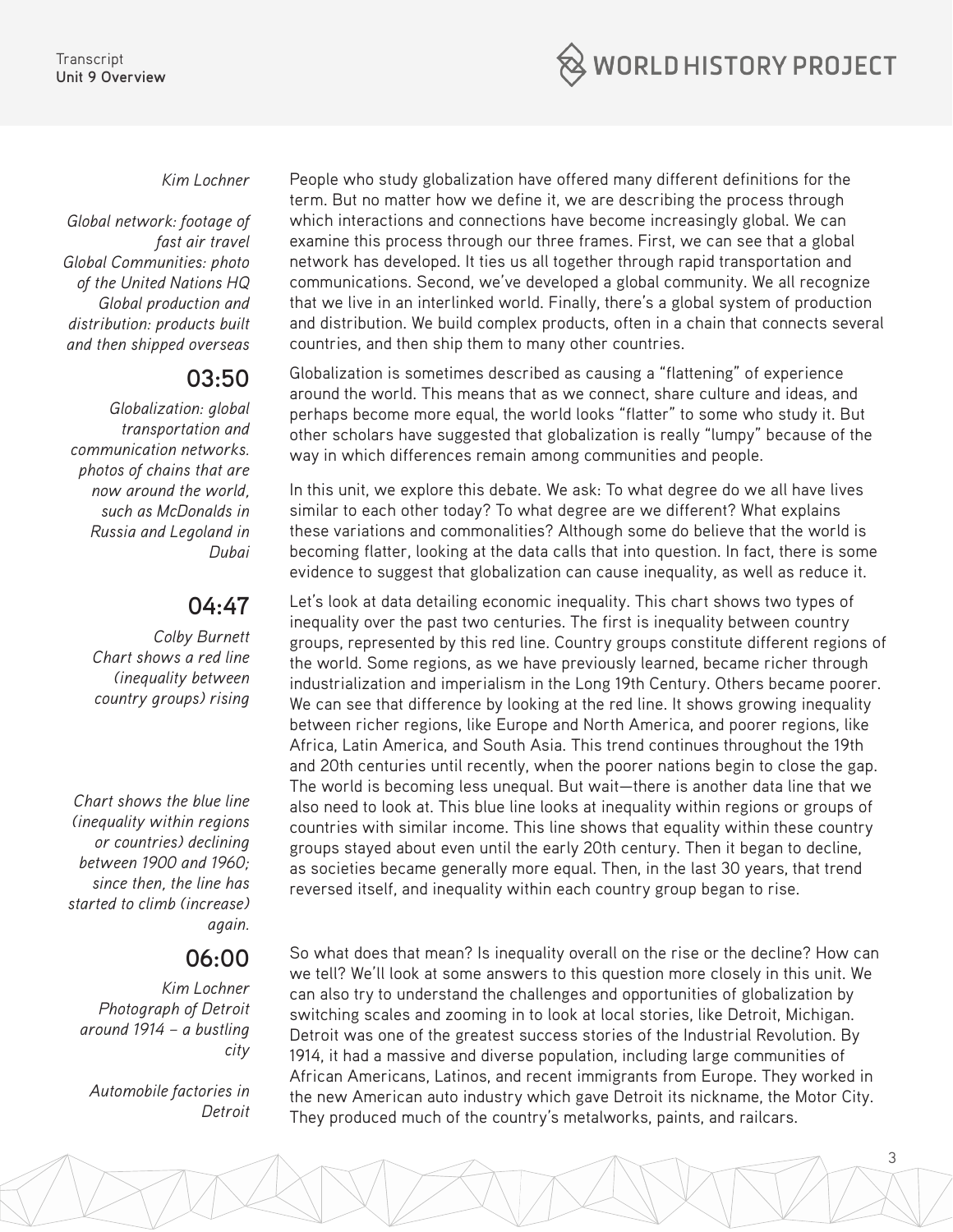

## **07:18**

*Photograph of a Detroit factory with mostly broken or destroyed windows*

# **08:15**

*Modern-day photo of downtown Detroit, partially under construction Colby Burnett* 

*Photo montage: religious gatherings, nationalistic parades, family connections*

*A building with a sign that reads "REFUGEES WELCOME"*

**09:37** 

*Smiling workers in Detroit* These industries shipped goods around the country and around the world, benefiting from globalization. Labor reforms meant that workers received benefits like the 40-hour work week, a novelty in the country. Detroiters volunteered in the two World Wars, where many died. But these conflicts also expanded the city's industry as tanks rolled off assembly lines that had once made family cars.

> But, by the 1960s, Detroit was experiencing many of the problems that illustrate the downside of globalization. Not everyone agrees about what quite went wrong. But we know that as the rest of the world caught up with capitalist industrialization, factories moved to other regions. Many of these regions had fewer protections for workers, so their production costs were lower. Detroit found it hard to compete. As unemployment rates grew, crime increased and living standards dropped. The Detroiters most affected were factory workers. Managers and specialists, many of whom kept their jobs, moved out to the suburbs. A huge economic divide opened between those who lived in the suburbs and those who remained in the declining city centers. The 2007-2008 global financial crisis only made these problems worse.

Today, Detroit is trying to climb back out of its depression by re-inventing itself, a difficult task. As with many cities around the world, some attempts at improvement have led to gentrification. Gentrification is a process by which cities become wealthier, but only by displacing the poorer residents to less desirable, often rural regions.

The problems of inequality, despite or because of globalization, mean that people still turn to their local communities for their identity and for support. Religion matters to many. So does national citizenship. So does ethnicity. So does extended family, even when it's spread around the world through immigration or trade. Often, these identities are a source of stability in a complex and changing world. But they can also cause conflict among groups and communities struggling to survive and thrive as global pressures push them together or to compete for resources. A lot of the conflicts in the world today result from a combination of disputed claims to resources, differences in ethnicity, and histories of suffering on both sides. People in these situations often turn against global identities as a result. Instead, they seek support among their own, smaller communities, defined by similarities like religion, ethnicity, or neighborhood.

This isn't inherently a bad thing. But it presents us with a challenge: How can we live both locally and globally at the same time? How do we embrace our own identities while respecting and cooperating with those of other people and communities? To help us plan for the future, we need to explore how people can be both global and local at the same time in different places. To do this, we must understand the historical trends that have brought us to this point.

*Colby and Kim in conversation*

So, is this goodbye?

Yeah, but I'm sure the next two-and-a-half centuries will be just as interesting. And hey, maybe we can come back and do a course on that period.

4

But in 250 years, we'll be...